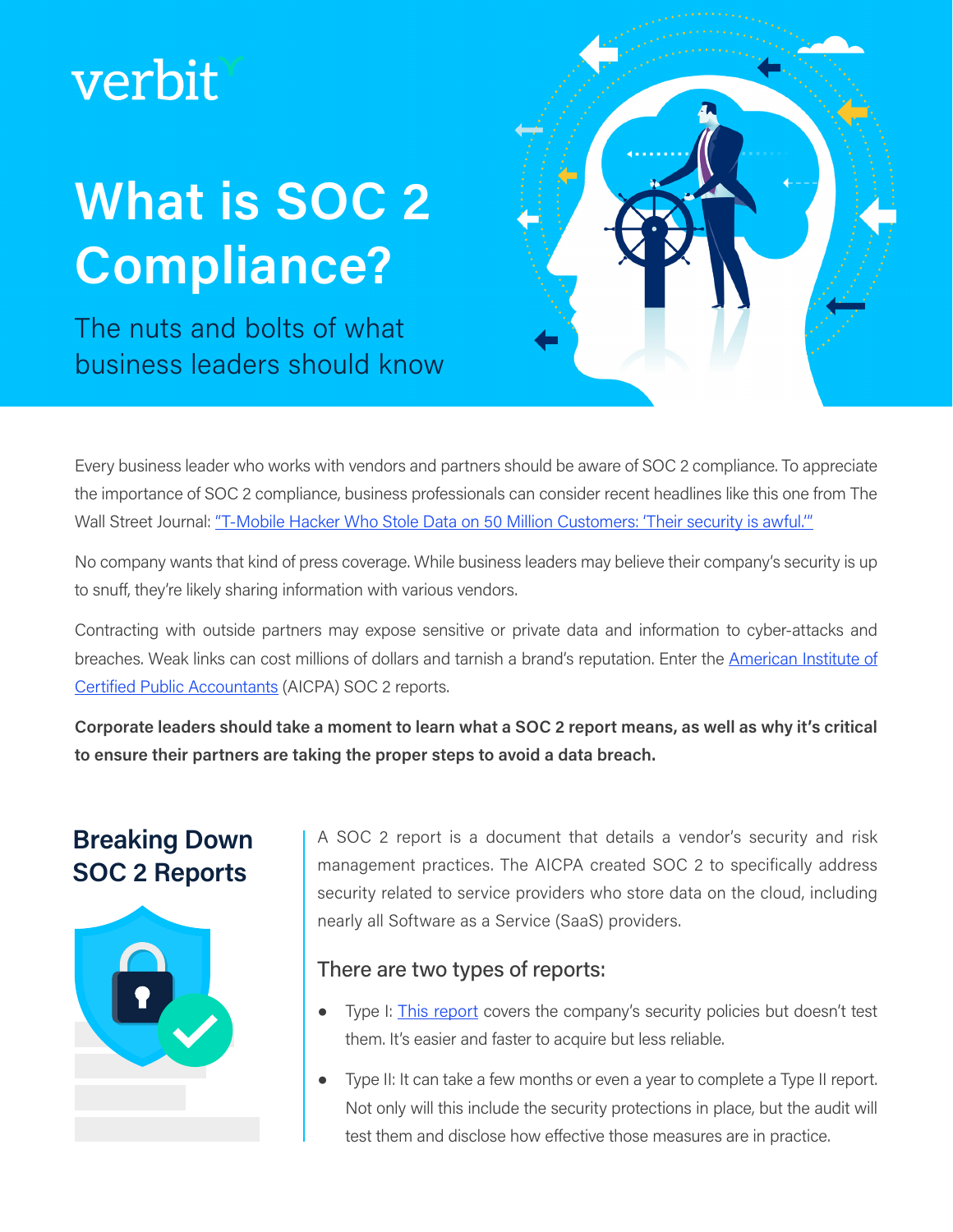

# **Reports Will Look at Trust Service Criteria**



Five categories make up the **Trust Service Criteria**. While the security category is mandatory in all reports, the others are optional and may not apply to all business types.

#### As the AICPA defines it:

"Information and systems are protected against unauthorized access, unauthorized disclosure of information, and damage to systems that could compromise the availability, integrity, confidentiality, and privacy of information or systems and affect the entity's ability to achieve its objectives."

#### Why it's included:

Every report will include this mandatory category. It addresses the protection of data from its creation or acquisition through storage or deletion. Security might involve endpoint protection and system monitoring to identify unauthorized users.





## As the AICPA defines it:

"Information and systems are available for operation and use to meet the entity's objectives."

#### Why it's included:

If downtime for the system would be a problem for clients, then availability might be a good category to include in a SOC 2 report.

#### As the AICPA defines it:

"System processing is complete, valid, accurate, timely, and authorized to meet the entity's objectives."

## Why it's included:

This matters for entities whose customers use the system for data processing or financial processing.